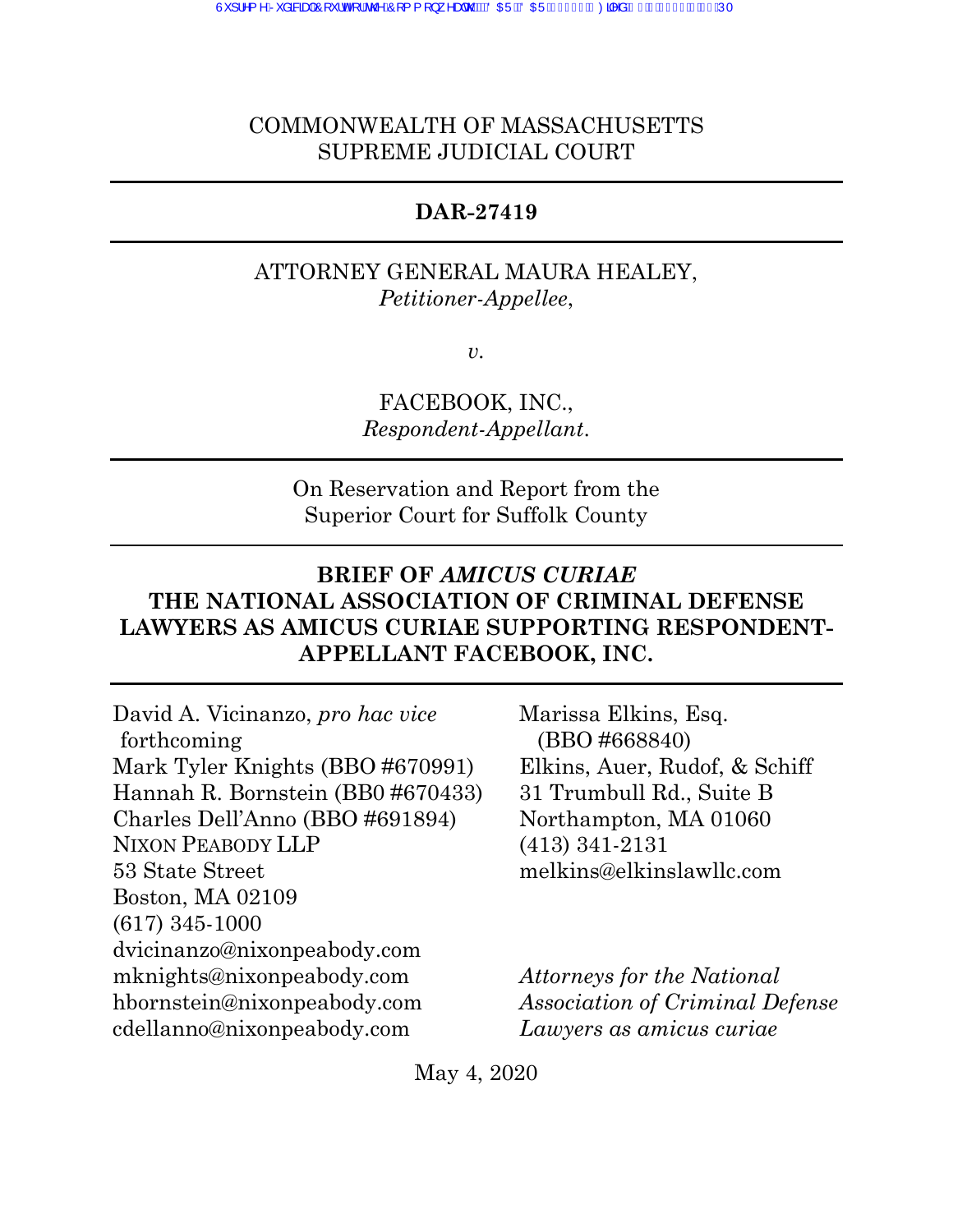# **CORPORATE DISCLOSURE STATEMENT**

Pursuant to Rule 17(c)(1) and SJC Rule 1:21, *amicus curiae* the National Association of Criminal Defense Lawyers certifies that it has no parent corporation and no publicly held corporation owns 10% or more of its stock.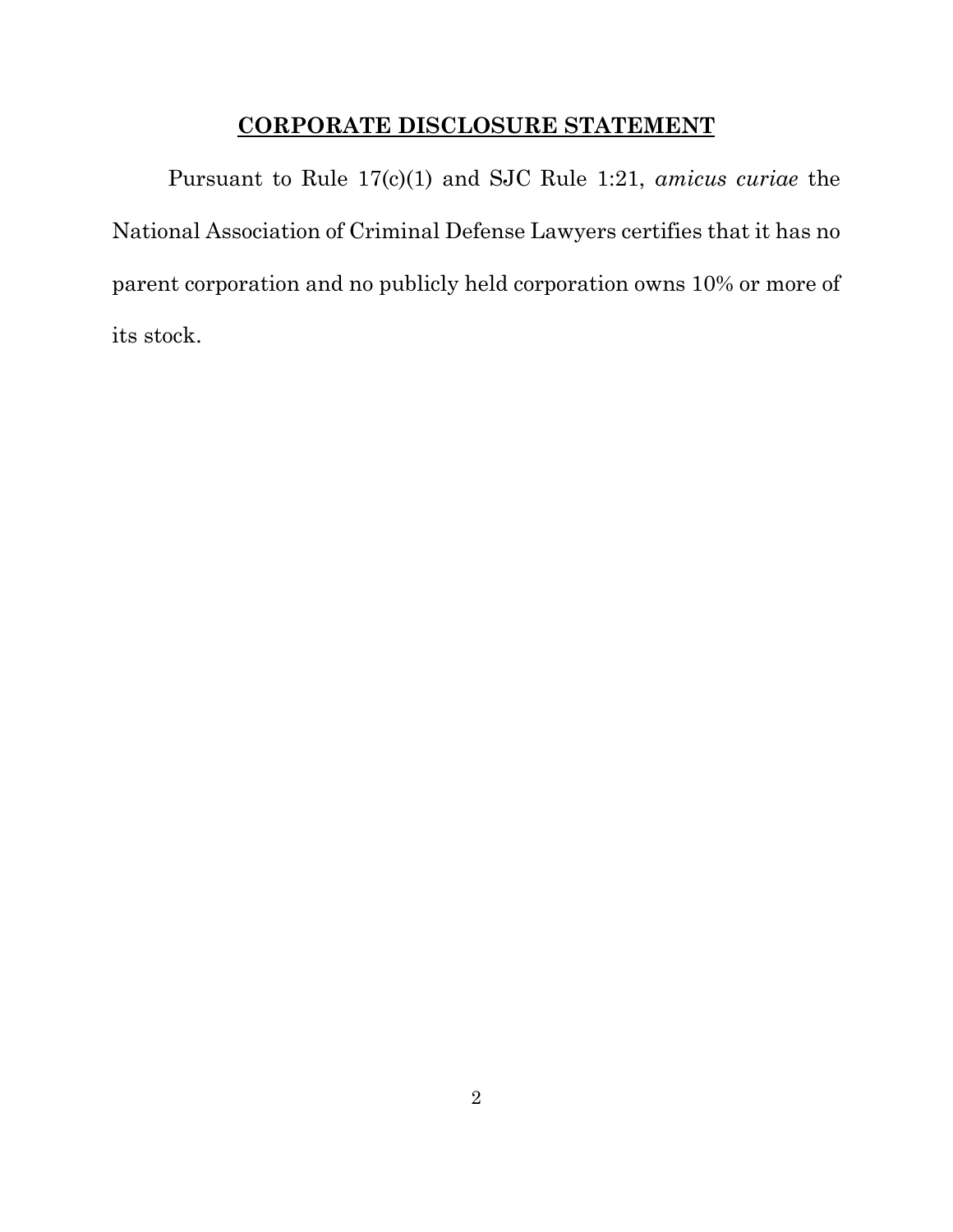# **TABLE OF CONTENTS**

| I. | The questions presented in this appeal are of such public interest that |                                                                    |  |  |
|----|-------------------------------------------------------------------------|--------------------------------------------------------------------|--|--|
| Н. |                                                                         |                                                                    |  |  |
|    | A.                                                                      | The work product doctrine protects the investigation materials     |  |  |
|    | <b>B.</b>                                                               | The attorney-client privilege protects the investigation materials |  |  |
|    |                                                                         |                                                                    |  |  |
|    |                                                                         |                                                                    |  |  |
|    |                                                                         |                                                                    |  |  |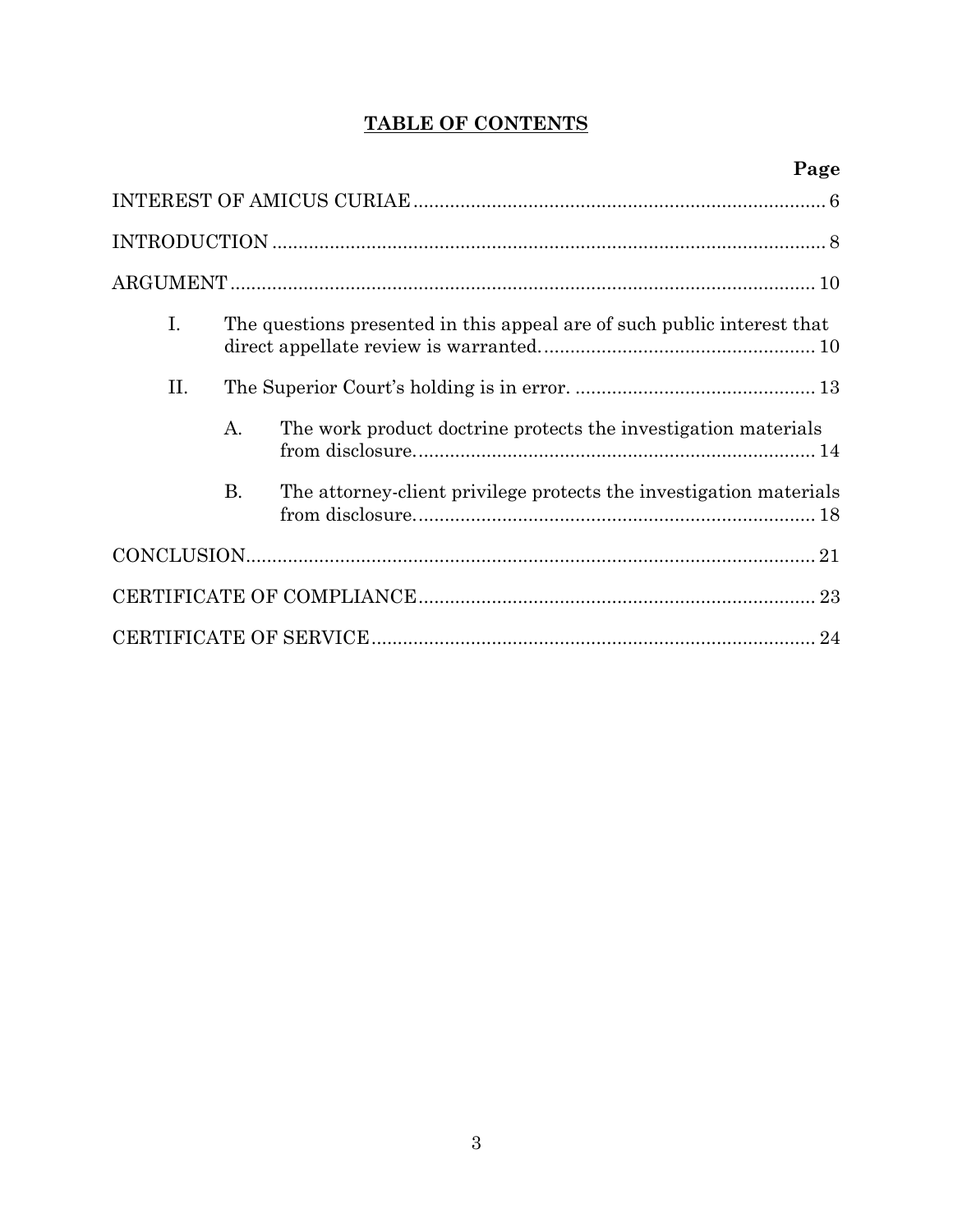# **TABLE OF AUTHORITIES**

**State Cases**

| Chambers v. Gold Medal Bakery, Inc.,                                        |
|-----------------------------------------------------------------------------|
| Comm'r of Revenue v. Comcast Corp.,                                         |
| In re Grand Jury Investigation,                                             |
| Suffolk Const. Co. v. Div. of Capital Asset Mgmt.,                          |
| Ward v. Peabody,                                                            |
| <b>Federal Cases</b>                                                        |
| United States v. Adlman,                                                    |
| United States v. Deloitte LLP,                                              |
| Duplan Corp. v. Moulinage et Retorderie de Chavanoz,                        |
| In re Gen. Motors LLC Ignition Switch Litig.,                               |
| In re Grand Jury Subpoenas Dated Mar. 19, 2002 & Aug. 2, 2002,              |
| Hickman v. Taylor,                                                          |
| In re Keeper of Records (Grand Jury Subpoena Addressed to XYZ<br>$Corp.$ ), |
| In re Kellogg Brown & Root, Inc.,                                           |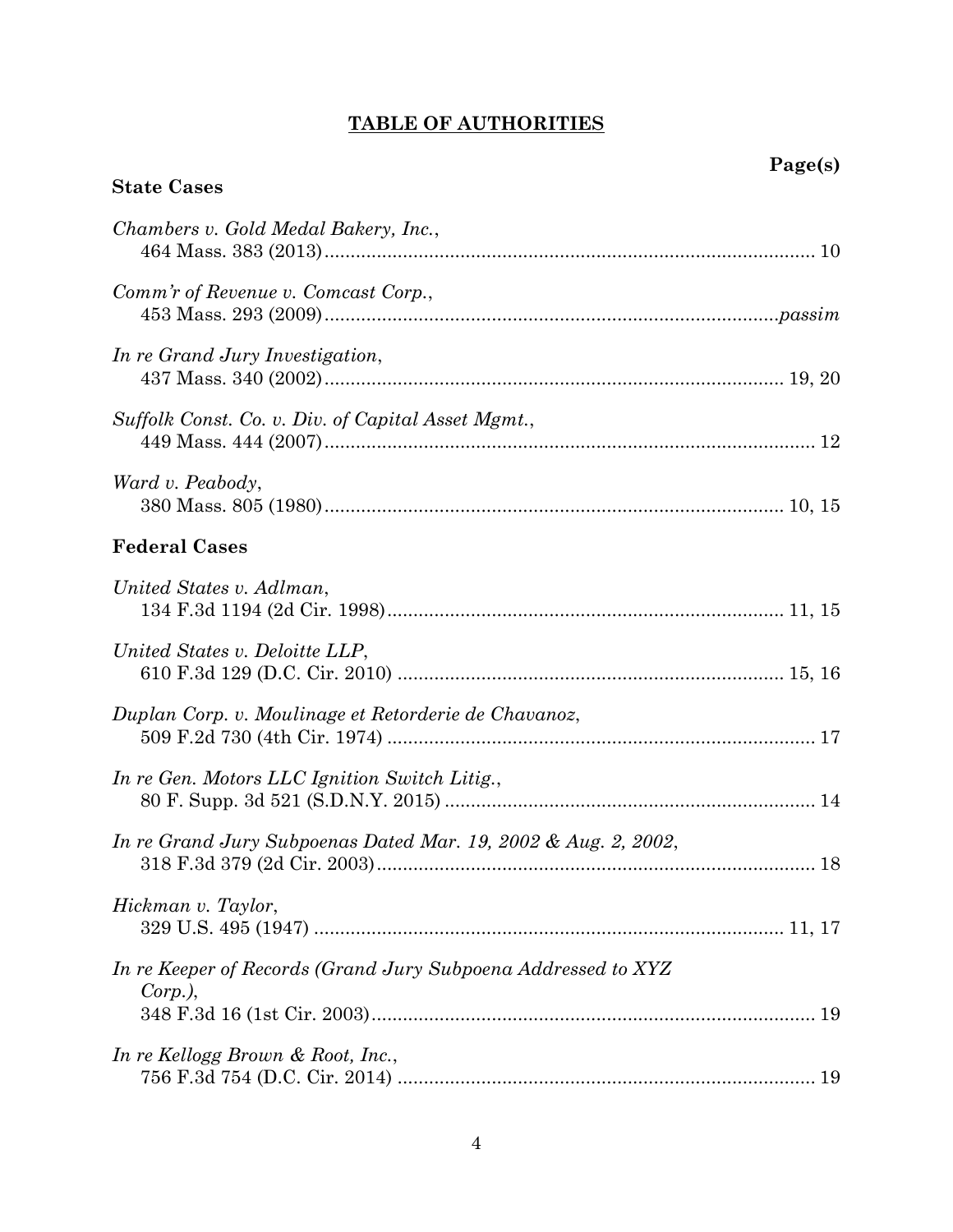| Sporck v. Peil,                           |  |
|-------------------------------------------|--|
| State of Maine v. U.S. Dep't of Interior, |  |
| Upjohn Co. v. United States,              |  |
| <b>Other Authorities</b>                  |  |
|                                           |  |
|                                           |  |
|                                           |  |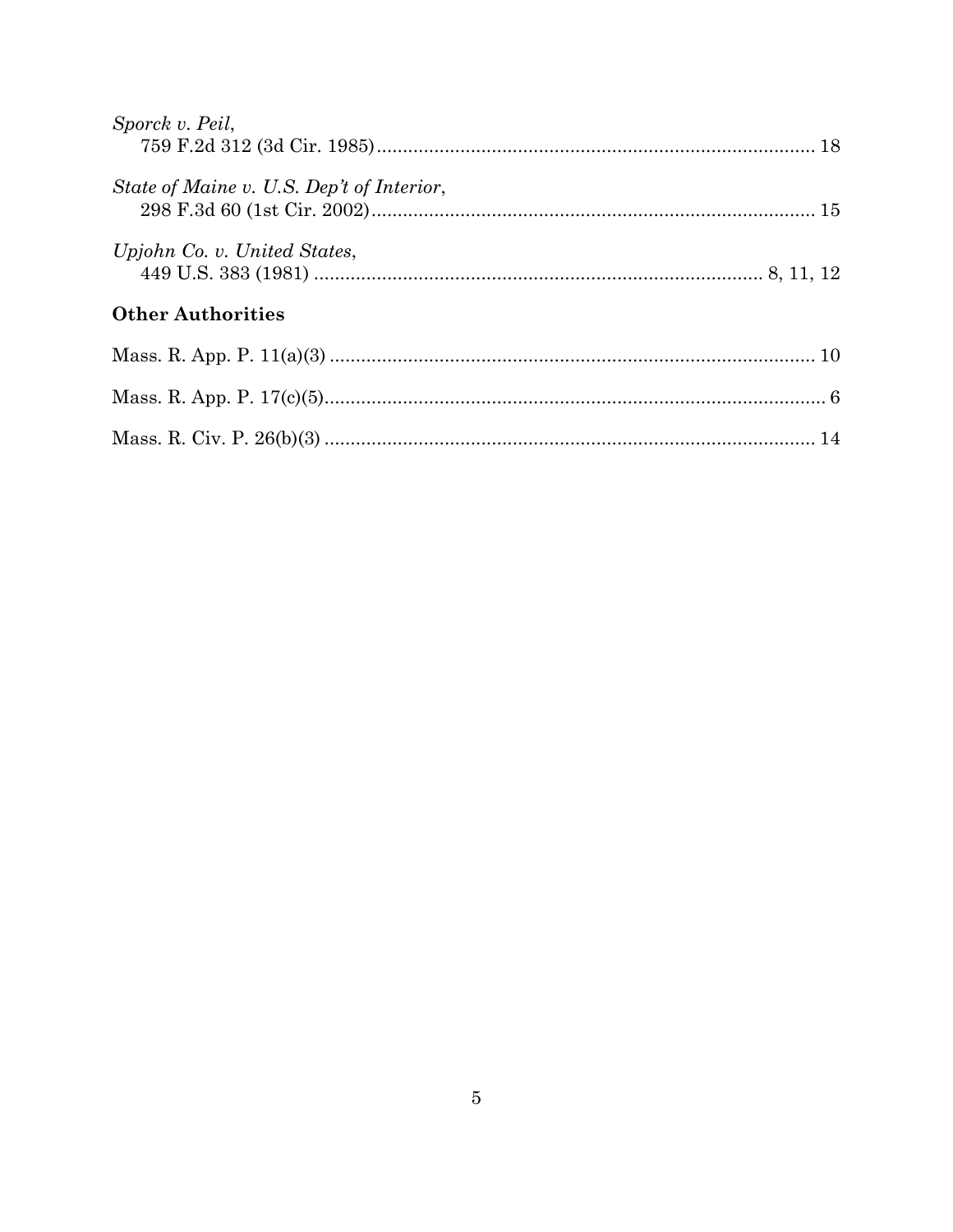### **INTEREST OF** *AMICUS CURIAE***<sup>1</sup>**

The National Association of Criminal Defense Lawyers (NACDL) is a nonprofit voluntary professional bar association that works on behalf of criminal defense attorneys to ensure justice and due process for those accused of crime or misconduct. NACDL was founded in 1958, and is the only nationwide professional bar association for public defenders and private criminal defense lawyers. It has nationwide membership of many thousands of direct members, and up to 40,000 with affiliates. NACDL is dedicated to advancing the proper, efficient, and just administration of justice.

NACDL files numerous *amicus* briefs each year in state and federal courts across the country, seeking to provide *amicus* assistance in cases that present issues of broad importance to criminal defendants, criminal

<sup>&</sup>lt;sup>1</sup> Per Rule 17(c)(5), the undersigned declares that: (A) no party or party's counsel authored the brief in whole or in part; (B) no party or party's counsel contributed money that was intended to fund preparing or submitting the brief; (C) no person or entity—other than the amicus curiae, its members, or its counsel—contributed money that was intended to fund preparing or submitting the brief; and (D) neither the amicus curiae nor its counsel represents or has represented one of the parties to the present appeal in another proceeding involving similar issues, or was a party or represented a party in a proceeding or legal transaction that is at issue in the present appeal.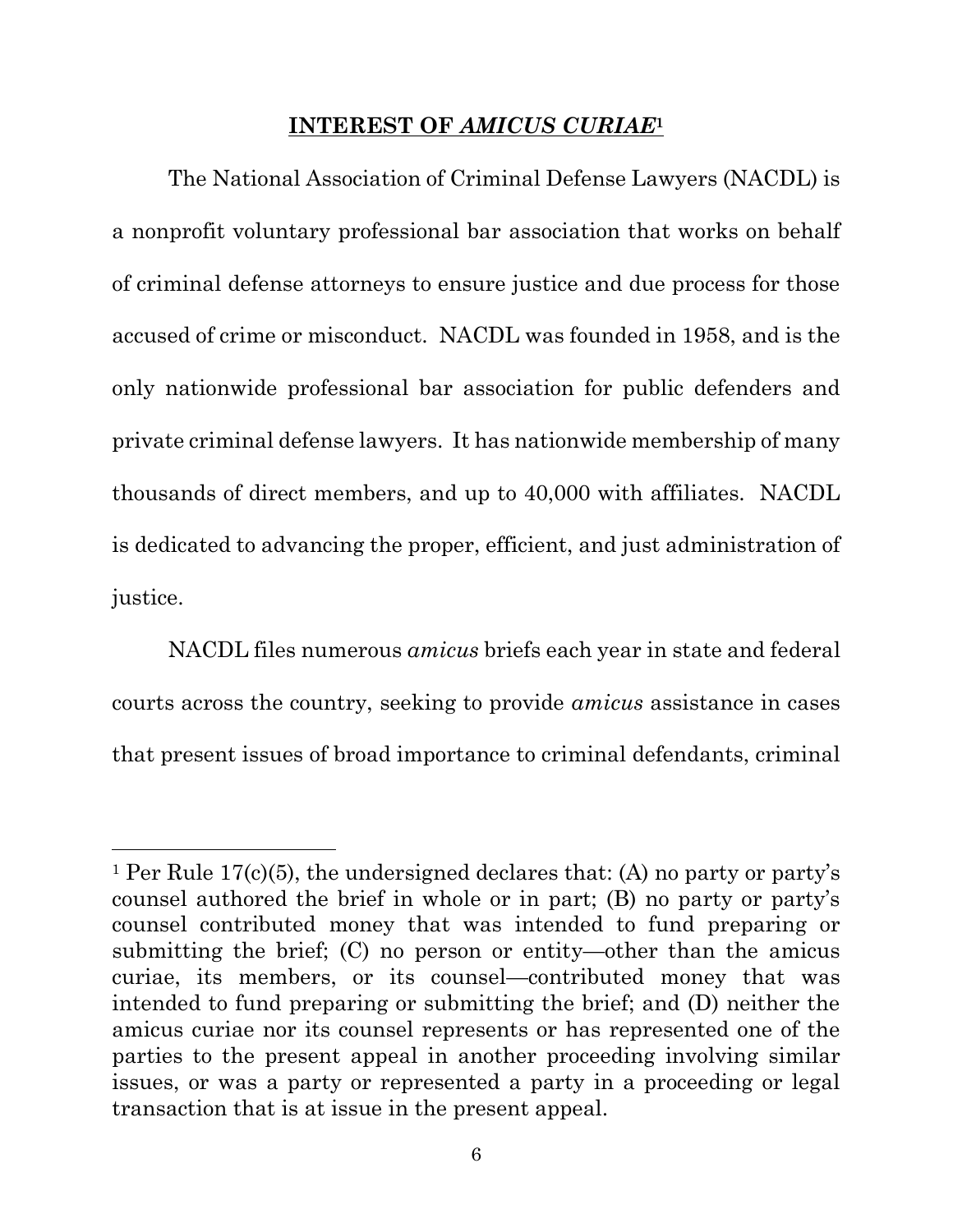defense lawyers, and the criminal justice system as a whole. The issues presented in this case—including the proper scope and application of the attorney work product doctrine and attorney-client privilege—are of paramount importance to criminal defense lawyers and the clients they represent.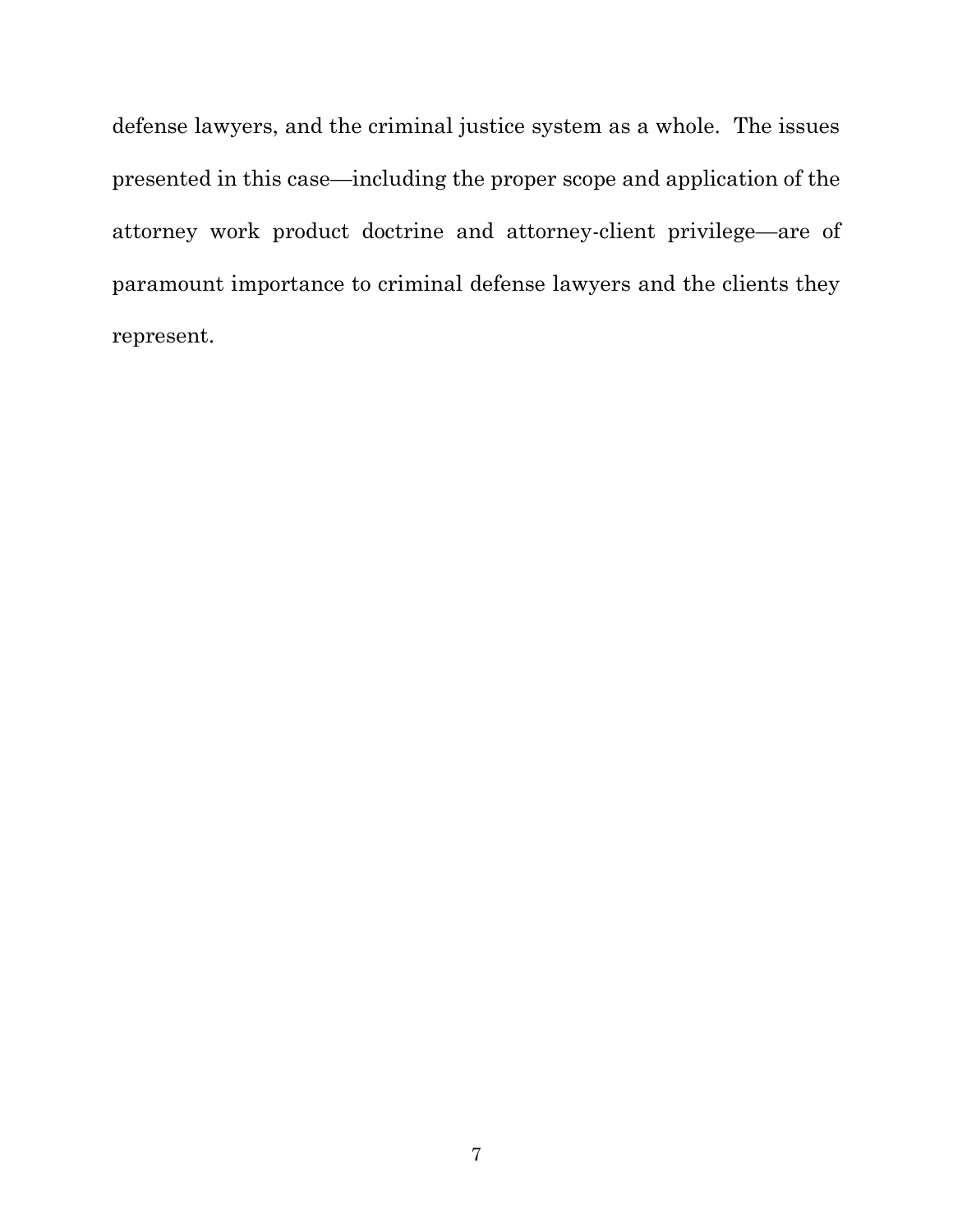#### **INTRODUCTION**

The many rights and freedoms we enjoy depend upon the proper functioning of our adversarial legal system. Those whose rights are implicated rely on the sound advice of lawyers. "[S]ound legal advice or advocacy serves public ends and . . . such advice or advocacy depends upon the lawyer's being fully informed by the client." *Upjohn Co. v. United States*, 449 U.S. 383, 389 (1981). The Superior Court's decision if left uncorrected—threatens that.

The Superior Court's decision compels Facebook to produce information that was "indisputably" generated in the course of its attorney-led investigation. *See* Order at 10. In response to actual and anticipated litigation surrounding the 2018 Cambridge Analytica incident, Facebook hired an outside law firm to design and direct an internal investigation. The purpose of that investigation was to evaluate past conduct and advise the company as to any resulting liability. Criminal defense lawyers are routinely relied upon to perform such investigations, and the attorney work product and attorney-client privilege protections are essential to the efficacy of those investigations. But here, the Superior Court failed to uphold those vital principles.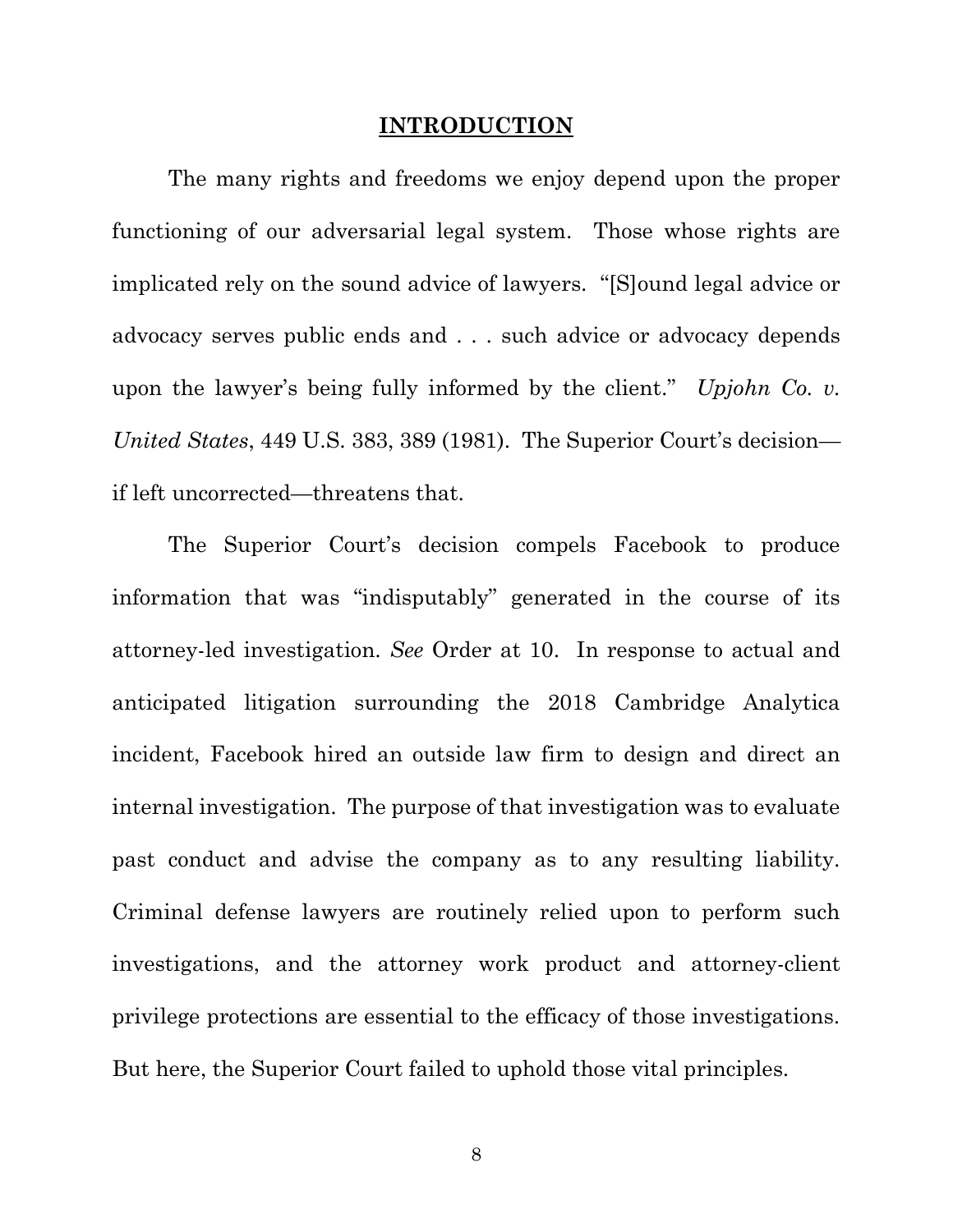With regard to work product, the Superior Court incorrectly concluded that the information generated in the course of Facebook's attorney-led investigation was not prepared "in anticipation of litigation" because the company may have had additional business uses for the investigation information. *See* Order at 14-15. That conclusion was contrary to the standard previously endorsed by this Court. Furthermore, the Superior Court incorrectly concluded that an attorney's ordering and sifting of information is only "fact" work product that must be turned over to the government. *See* Order at 16.

With regard to the attorney-client privilege, the Superior Court incorrectly held that the confidential communications between attorney and client were not covered by the privilege because the company publicly announced the mere existence of an attorney-led investigation. *See* Order at 18.

These misinterpretations of the work product doctrine and attorney-client privilege would cause a chilling effect on the attorneyclient relationship. If the Superior Court's opinion stands, attorneys' ability to conduct thorough, probing internal investigations will be severely limited, not least because clients will be reticent to provide full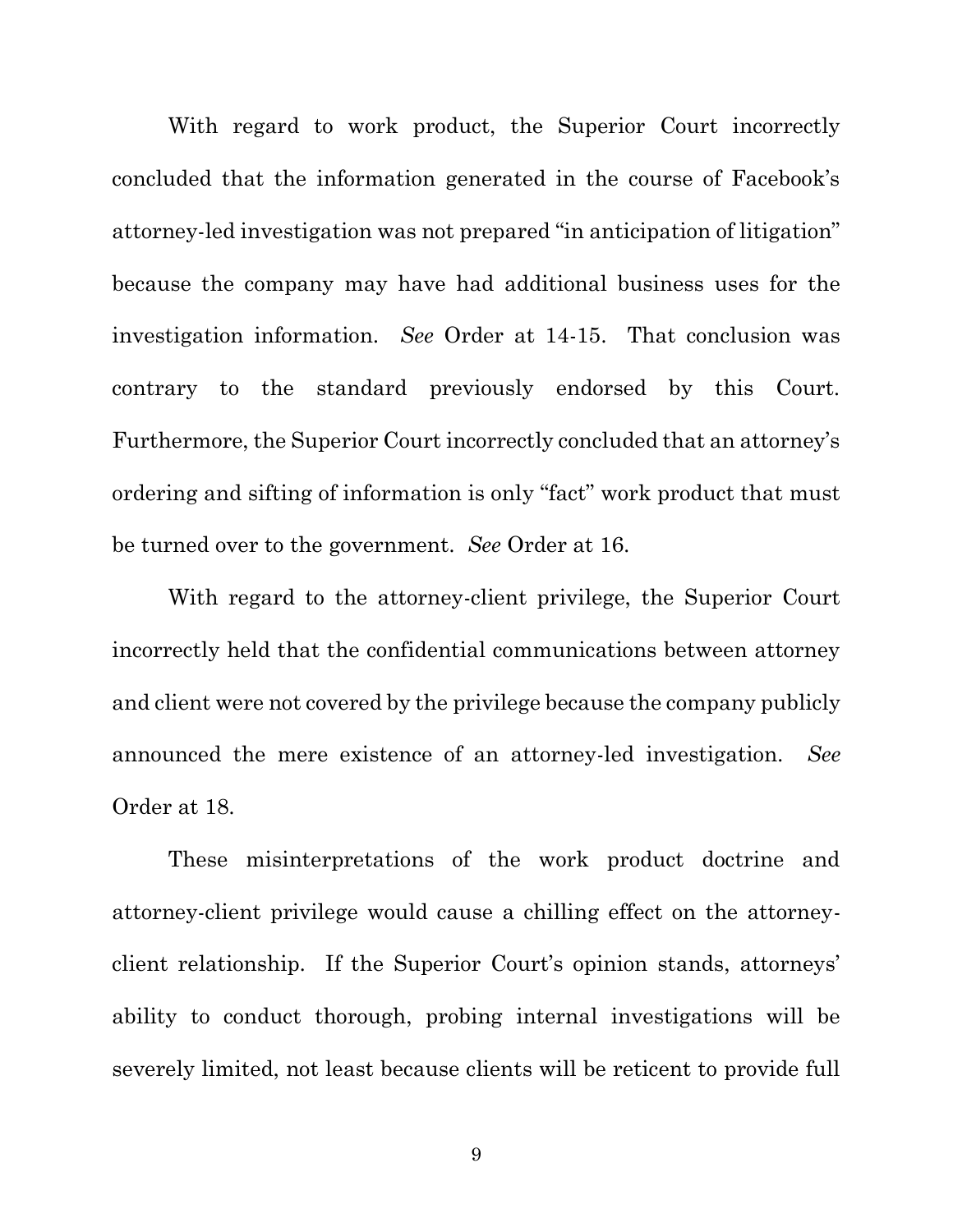information to their lawyers without the comfort of confidentiality. Direct appellate review by this Court is, therefore, necessary to clear the uncertainty created by the lower court, which has sweeping potential to undermine our adversarial legal system.

#### <span id="page-9-1"></span><span id="page-9-0"></span>**ARGUMENT**

### **I. The questions presented in this appeal are of such public interest that direct appellate review is warranted.**

This Court should grant direct appellate review in this case because the public interest in preserving work product protection and attorneyclient privilege is of such importance that justice requires a final determination by this Court. *See* Mass. R. App. P. 11(a)(3). Indeed, this Court has routinely granted direct appellate review in cases involving these fundamental legal principles. *See, e.g., Chambers v. Gold Medal Bakery, Inc.*, 464 Mass. 383, 389 (2013) (granting direct appellate review to resolve issues of attorney-client privilege and work product protection).

The public interest in preserving work product protection is paramount. The work product doctrine "is intended to enhance the vitality of an adversary system of litigation by insulating counsel's work from intrusions, interferences, or borrowings by other parties as he prepares for the contest." *Ward v. Peabody*, 380 Mass. 805, 817 (1980).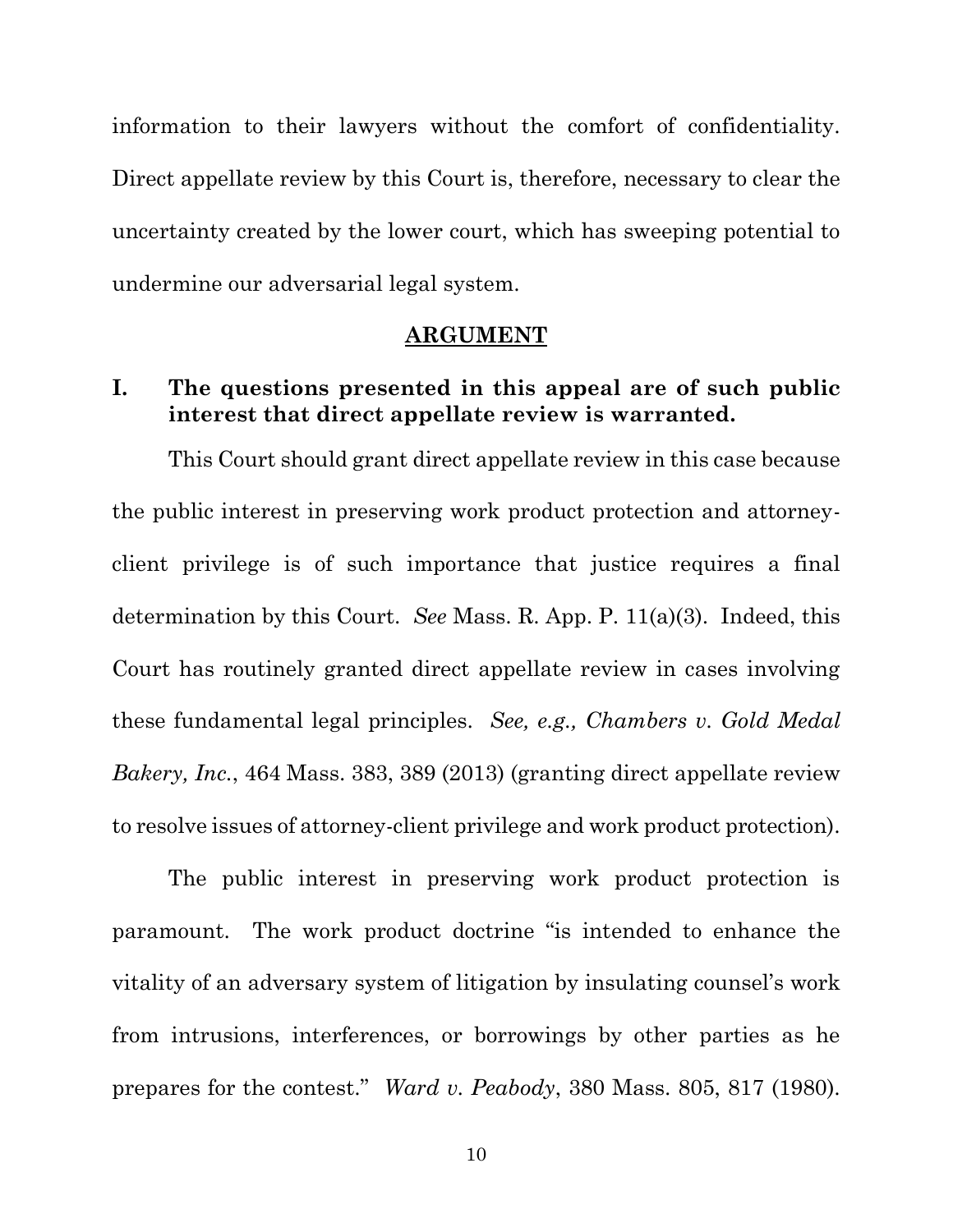<span id="page-10-0"></span>"The purpose of the doctrine is to establish a 'zone of privacy for strategic litigation planning ... to prevent one party from piggybacking on the adversary's preparation.'" *Comm'r of Revenue v. Comcast Corp.*, 453 Mass. 293, 311–12 (2009) (quoting *United States v. Adlman*, 68 F.3d 1495 (2d Cir.1995)). The Supreme Court has held that this zone or privacy is essential to our legal system, and warned against the grave consequences of allowing discovery of an attorney's work product:

<span id="page-10-2"></span>An attorney's thoughts, heretofore inviolate, would not be his own. Inefficiency, unfairness and sharp practices would inevitably develop in the giving of legal advice and in the preparation of cases for trial. The effect on the legal profession would be demoralizing. And the interests of the clients and the cause of justice would be poorly served.

<span id="page-10-1"></span>*Hickman v. Taylor*, 329 U.S. 495, 511 (1947); *see also Upjohn*, 449 U.S. at 397–98 ("If discovery of the [attorney work product] material sought were permitted 'much of what is now put down in writing would remain unwritten.'"). Failure to uphold this doctrine—as the Superior Court failed to do here—would dramatically disrupt the ability of criminal defense attorneys to perform their necessary role in our justice system.

The public interest in protecting the attorney-client privilege is similarly significant. "The attorney-client privilege has deep roots in the common law and is firmly established as a critical component of the rule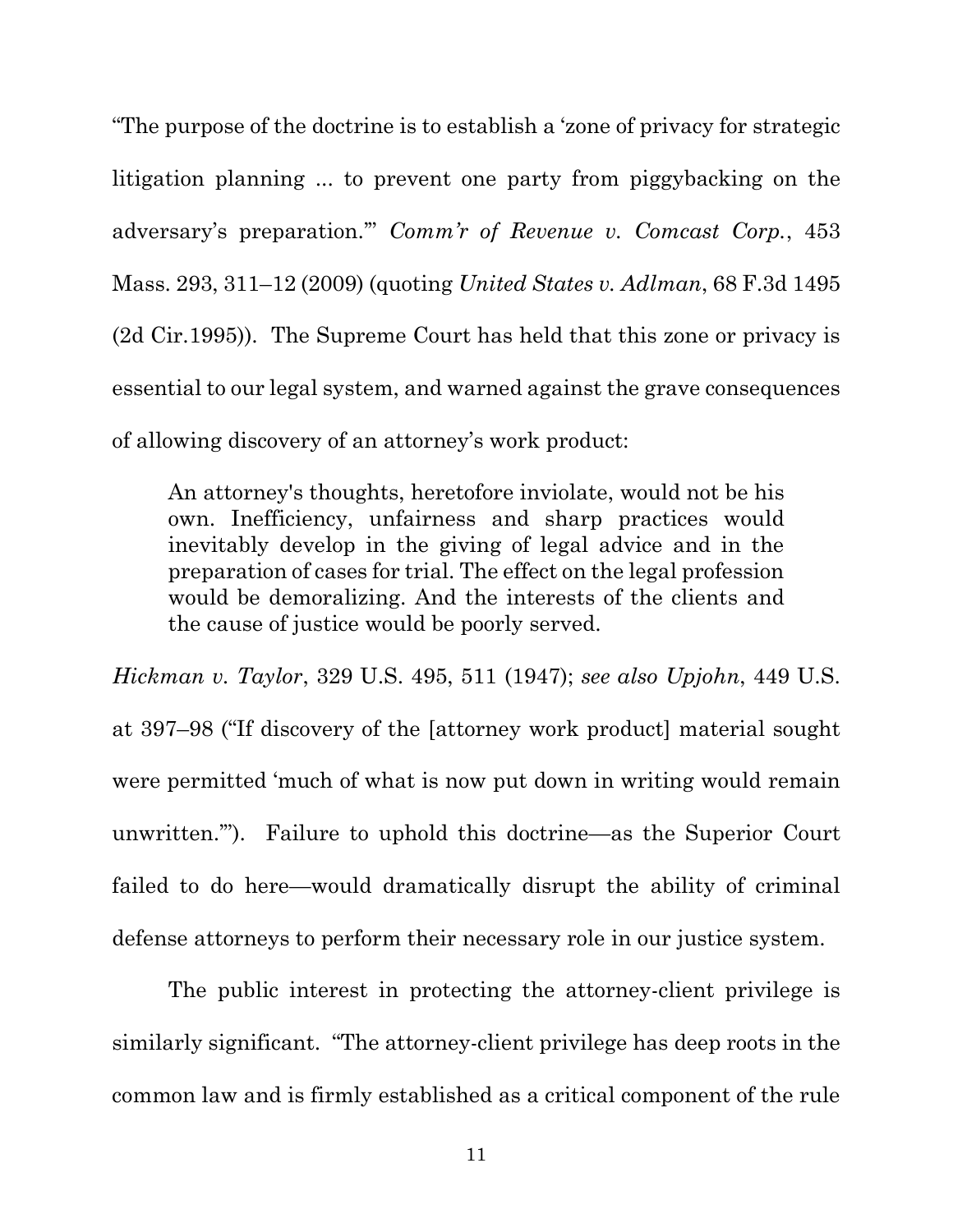<span id="page-11-0"></span>of law in our democratic society." *Suffolk Const. Co. v. Div. of Capital Asset Mgmt.*, 449 Mass. 444, 456 (2007); *see also Upjohn*, 449 U.S. at 389 ("The attorney–client privilege is the oldest of the privileges for confidential communications known to the common law."). The attorneyclient privilege promotes full and frank disclosures from clients to their lawyers, enabling those lawyers to provide informed legal advice. *See Upjohn*, 449 U.S. at 389. "In a society that covets the rule of law, this is an essential function." *Suffolk Const. Co.*, 449 Mass. at 449. Time and again, courts have affirmed this noble purpose and, in particular, how it supersedes the public's interest in open discovery. *See, e.g., id.* ("The attorney-client privilege 'creates an inherent tension with society's need for full and complete disclosure....' But that is the price that society must pay for the availability of justice to every citizen, which is the value that the privilege is designed to secure."). Curtailing the public's ability to confide in their lawyers—as the Superior Court's decision does—would have the sort of grave consequences that decades of settled law have aimed to avoid.

Due to these strong public interests at issue—which directly affect criminal defense lawyers and their clients—NACDL urges this Court to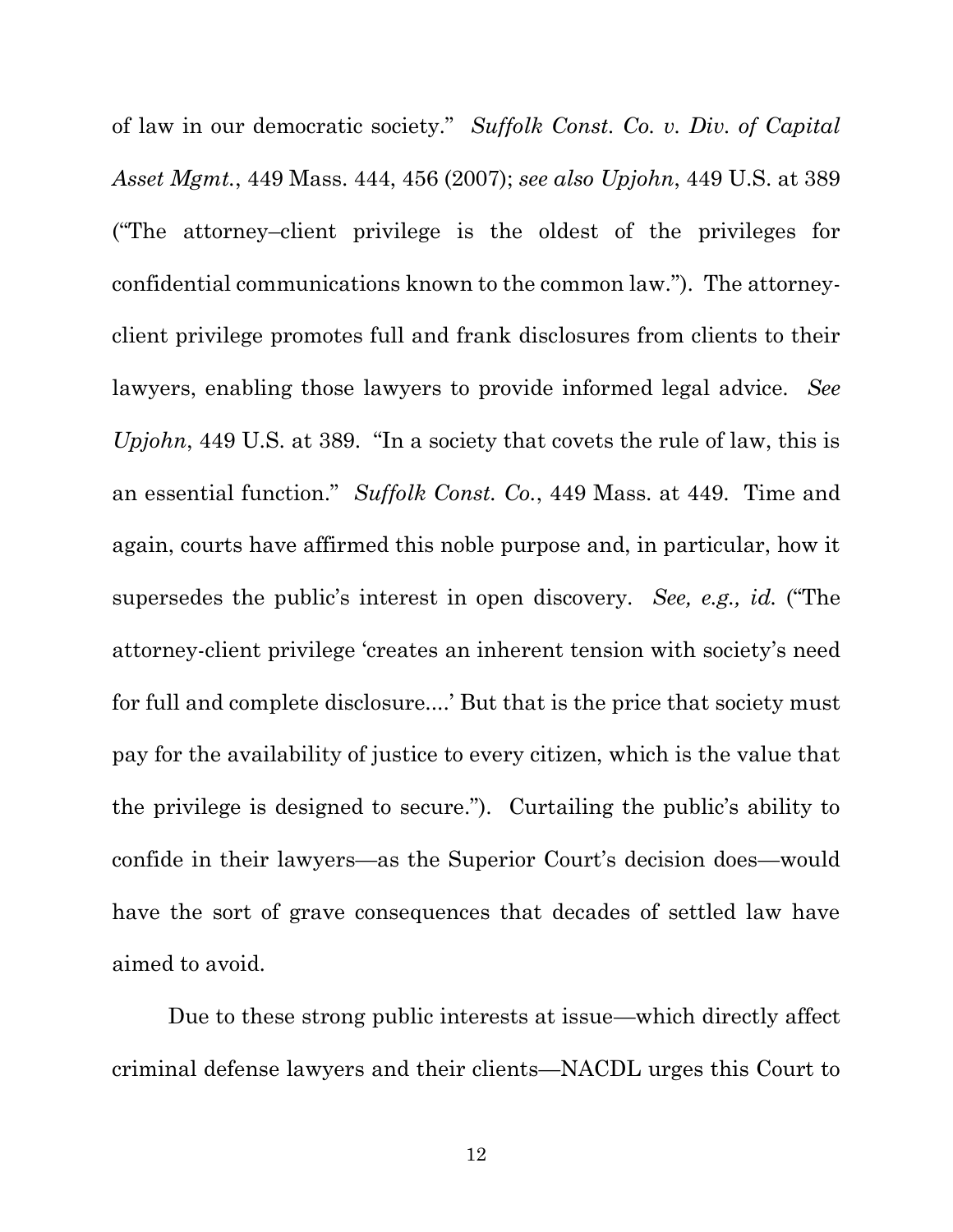grant direct appellate review to reverse the Superior Court's dangerous repudiation of the attorney work product doctrine and attorney-client privilege.

### **II. The Superior Court's holding is in error.**

Direct appellate review is necessary in this matter because the Superior Court's decision incorrectly applied settled Massachusetts law. In compelling Facebook to produce information generated in the course of its attorney-led investigation, the Superior Court failed to properly apply the work product and attorney-client privilege protections that attached to those materials. The work product doctrine protects from disclosure information generated in the course of an attorney-led investigation that is conducted "because of" anticipated litigation, and an attorney's sorting of information during a privileged investigation cannot be discoverable by his adversary. And the attorney-client privilege protects confidential communications between lawyers and their clients even if the client publicly discloses the existence of an attorney-led investigation.

In rejecting these principles, the Superior Court created dangerous uncertainty in the attorney-client relationship. This Court should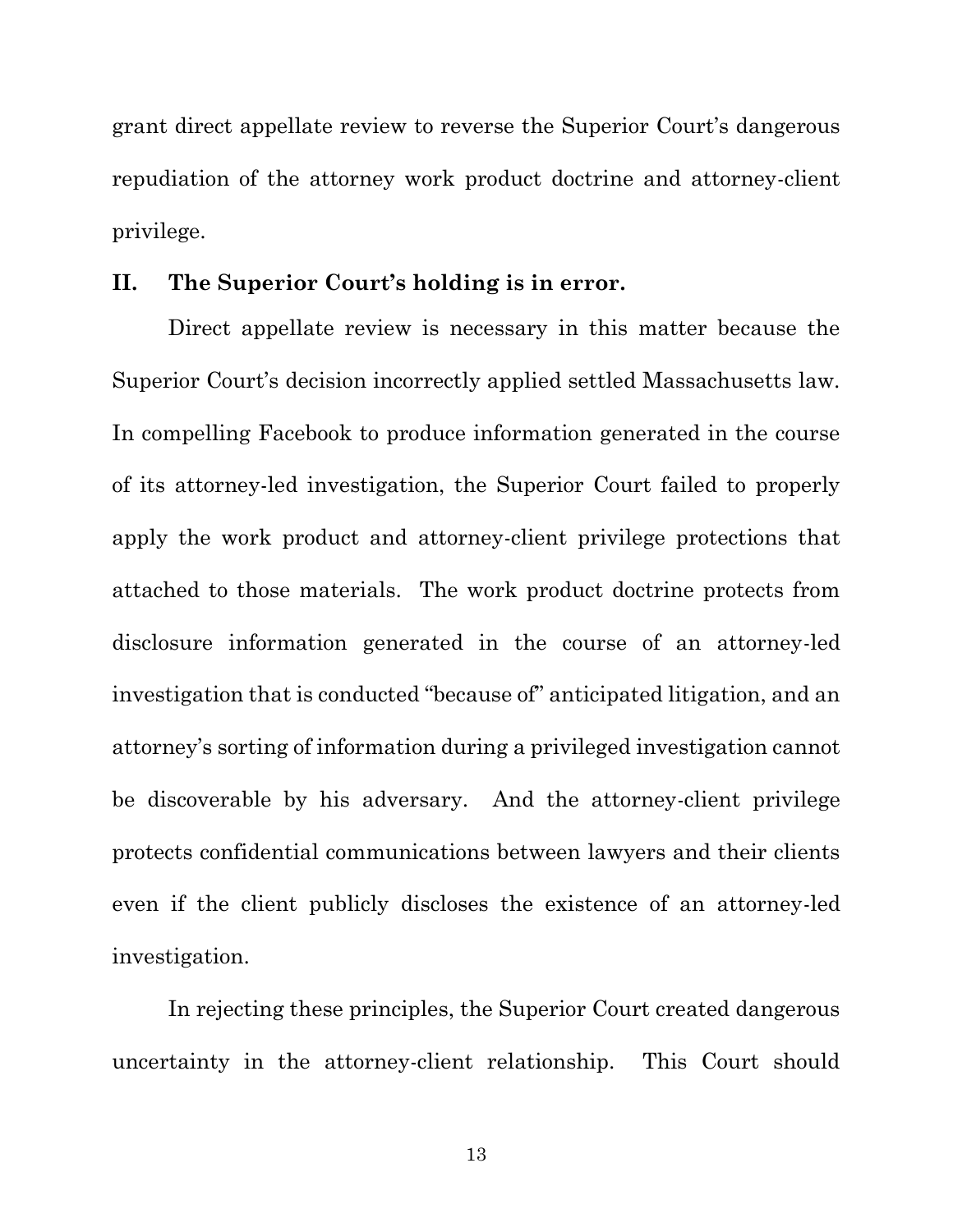intervene to affirm the crucial protections Massachusetts law affords attorney work product and attorney-client communications.

A. The work product doctrine protects the investigation materials from disclosure.

Materials created in the course of an attorney-led investigation have long been recognized as "classic attorney work product." *In re Gen. Motors LLC Ignition Switch Litig.*, 80 F. Supp. 3d 521, 532 (S.D.N.Y. 2015) ("Interview notes and memoranda produced in the course of similar internal investigations have long been considered classic attorney work product.").2 In denying work product protection for the investigation materials in this case, the Superior Court was doubly wrong.

*First*, the Superior Court incorrectly found that Facebook's investigation materials could not have been prepared "in anticipation of litigation" because the subject matter of the investigation was also relevant to the company's ongoing enforcement program. *See* Order at

<sup>2</sup> The Massachusetts work product doctrine is codified in Massachusetts Rule of Civil Procedure 26(b)(3). As this Court stated in *Comcast Corp.*, the rule is "identical in all material respects to the Federal rule. It is therefore appropriate to look for guidance to Federal interpretations of our rule." *Comcast Corp.*, 453 Mass.at 317 n.25.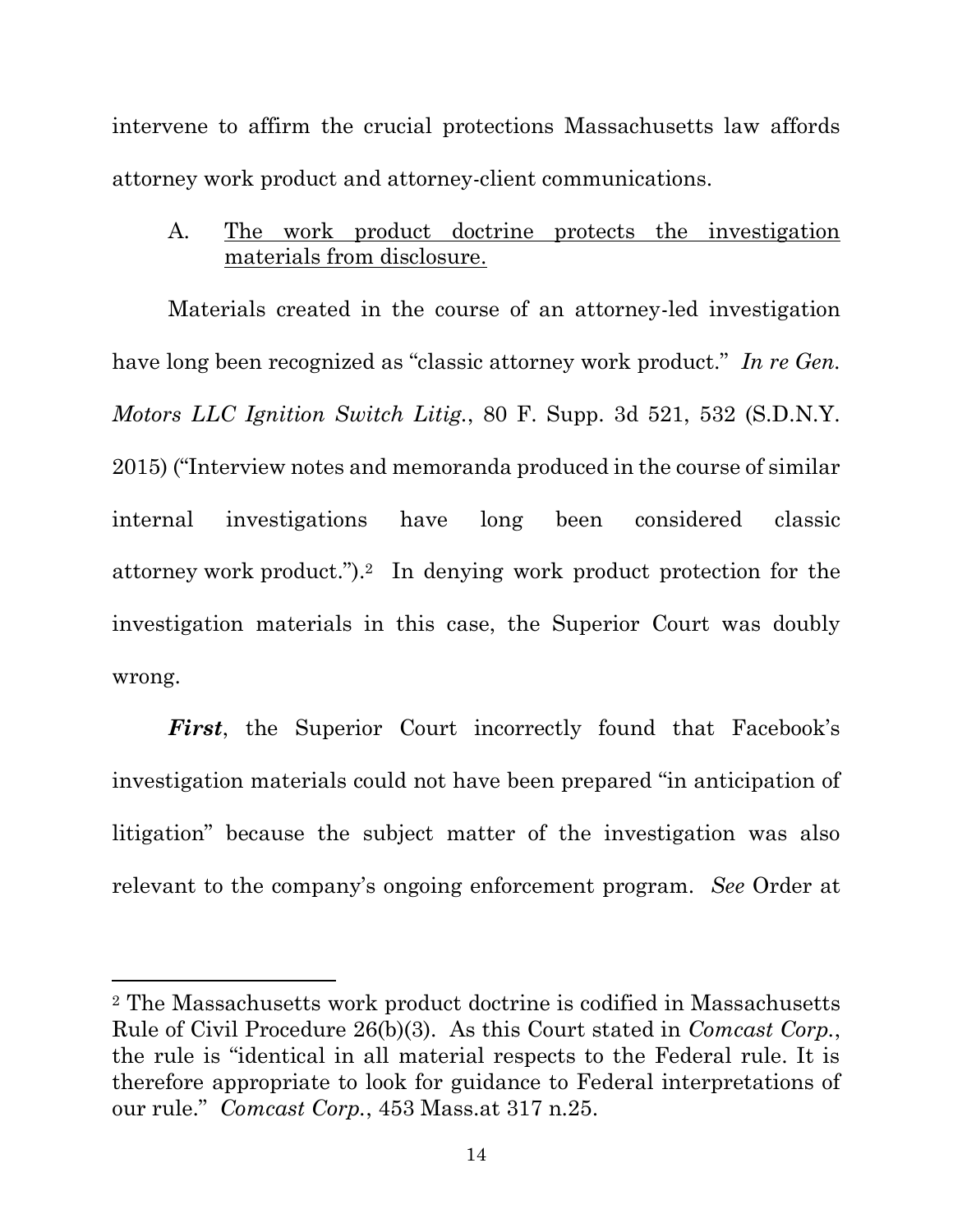14-15. However, under settled case law, the threat of litigation need not be the only purpose for which documents are created in order to qualify for work product protection, and materials from an attorney-led investigation can be used for other business purposes without losing that protection.

The work product doctrine protects materials related to "litigation which, although not already on foot, is to be reasonably anticipated in the near future." *Ward*, 380 Mass. at 817. In *Comcast Corp.*, this Court held that the correct test for determining whether materials are prepared in anticipation of litigation is "whether the documents were prepared 'because of' existing or expected litigation." *Comcast Corp.*, 453 Mass. at 316. <sup>3</sup> In so doing, this Court expressly rejected the narrower "primary

<span id="page-14-1"></span><span id="page-14-0"></span><sup>3</sup> Several Federal Circuit Courts—including the First Circuit—have similarly endorsed the broader "because of" test for extending work product protection. *See, e.g., United States v. Deloitte LLP*, 610 F.3d 129, 138 (D.C. Cir. 2010) ("In short, a document can contain protected workproduct material even though it serves multiple purposes, so long as the protected material was prepared because of the prospect of litigation."); *State of Maine v. U.S. Dep't of Interior*, 298 F.3d 60, 68 (1st Cir. 2002) ("In light of the decisions of the Supreme Court, we therefore agree with the ['because of'] formulation of the work-product rule adopted in *Adlman* and by five other courts of appeals."); *United States v. Adlman*, 134 F.3d 1194, 1202 (2d Cir. 1998) ("The formulation of the work-product rule used by the Wright & Miller treatise, and cited by the Third, Fourth, Seventh, Eighth and D.C. Circuits, is that documents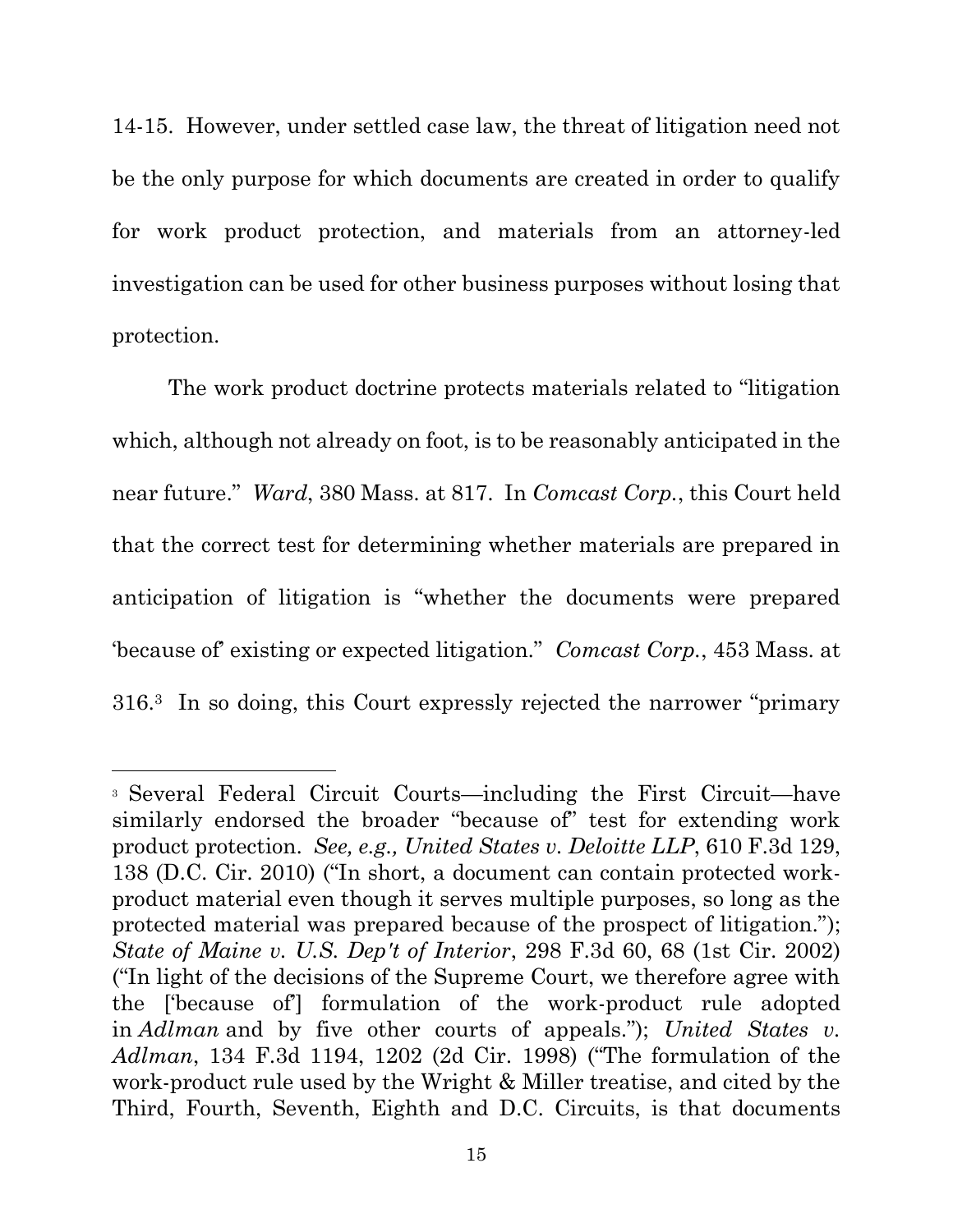purpose" test, which "would potentially exclude documents containing analysis of expected litigation, if their primary, ultimate, or exclusive purpose is to assist in making the business decision." *Id.* As a result, under the "because of" test used by this Court and many others, attorney work product "may also be used for ordinary business purposes without losing its protected status." *United States v. Deloitte LLP*, 610 F.3d 129, 138 (D.C. Cir. 2010). The Superior Court was wrong to conclude otherwise.

*Second*, the Superior Court incorrectly found that, even if the work product doctrine applied, the materials at issue were only "fact" work product that the Attorney General could obtain by demonstrating a "substantial need" for those materials. *See* Order at 17-18. Yet the materials in question reflected the Facebook attorneys' sifting of facts learned during their internal investigation—a classic example of "opinion" work product that must be afforded much greater deference.

should be deemed prepared 'in anticipation of litigation,' and thus within the scope of the Rule, if 'in light of the nature of the document and the factual situation in the particular case, the document can fairly be said to have been prepared or obtained because of the prospect of litigation.'").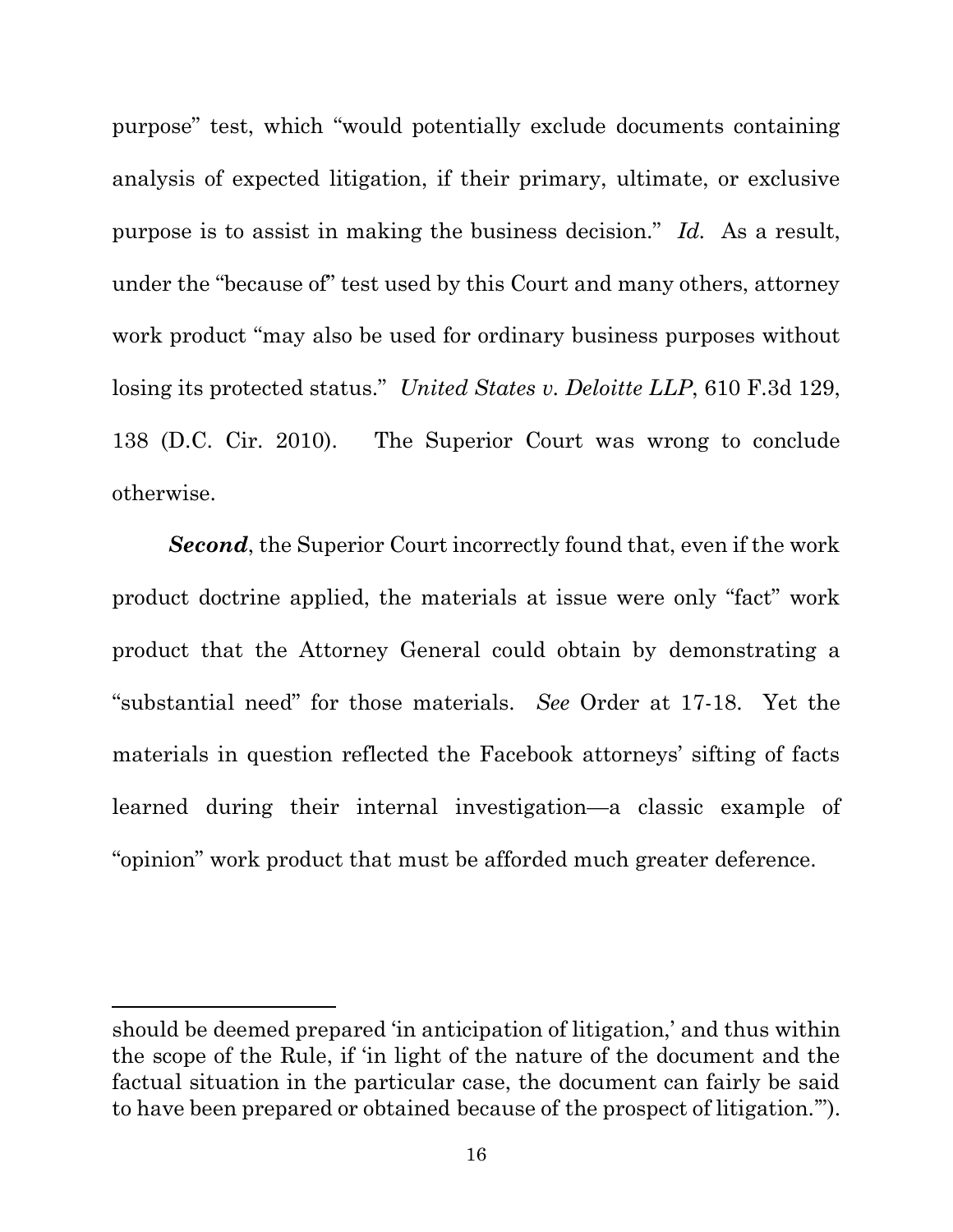While "fact" work product protection may be overcome by a showing of "substantial need" and an inability to otherwise obtain the materials without "undue hardship," the "mental impressions, conclusions, opinions, or legal theories of an attorney" constitute "opinion" work product that is "afforded greater protection than 'fact' work product." *Comcast Corp.*, 453 Mass. at 314. Indeed, some courts have found that "opinion" work product is afforded "absolute immunity." *See Duplan Corp. v. Moulinage et Retorderie de Chavanoz*, 509 F.2d 730, 734 (4th Cir. 1974). But even where courts have not extended absolute protection to opinion work product, "disclosure is appropriate only in rare or 'extremely unusual' circumstances" after a "highly persuasive" showing from the party seeking disclosure. *Comcast Corp.*, 453 Mass.at 315.

An attorney's synthesis of facts—including the grouping, ordering, and sifting of facts during an investigation—is opinion work product. The Supreme Court recognized in *Hickman* that the "[p]roper preparation of a client's case demands that he assemble information, sift what he considers to be the relevant from the irrelevant facts, prepare his legal theories and plan his strategy without undue and needless interference." *Hickman*, 329 U.S. at 511. Such "sifting" of facts necessarily exposes the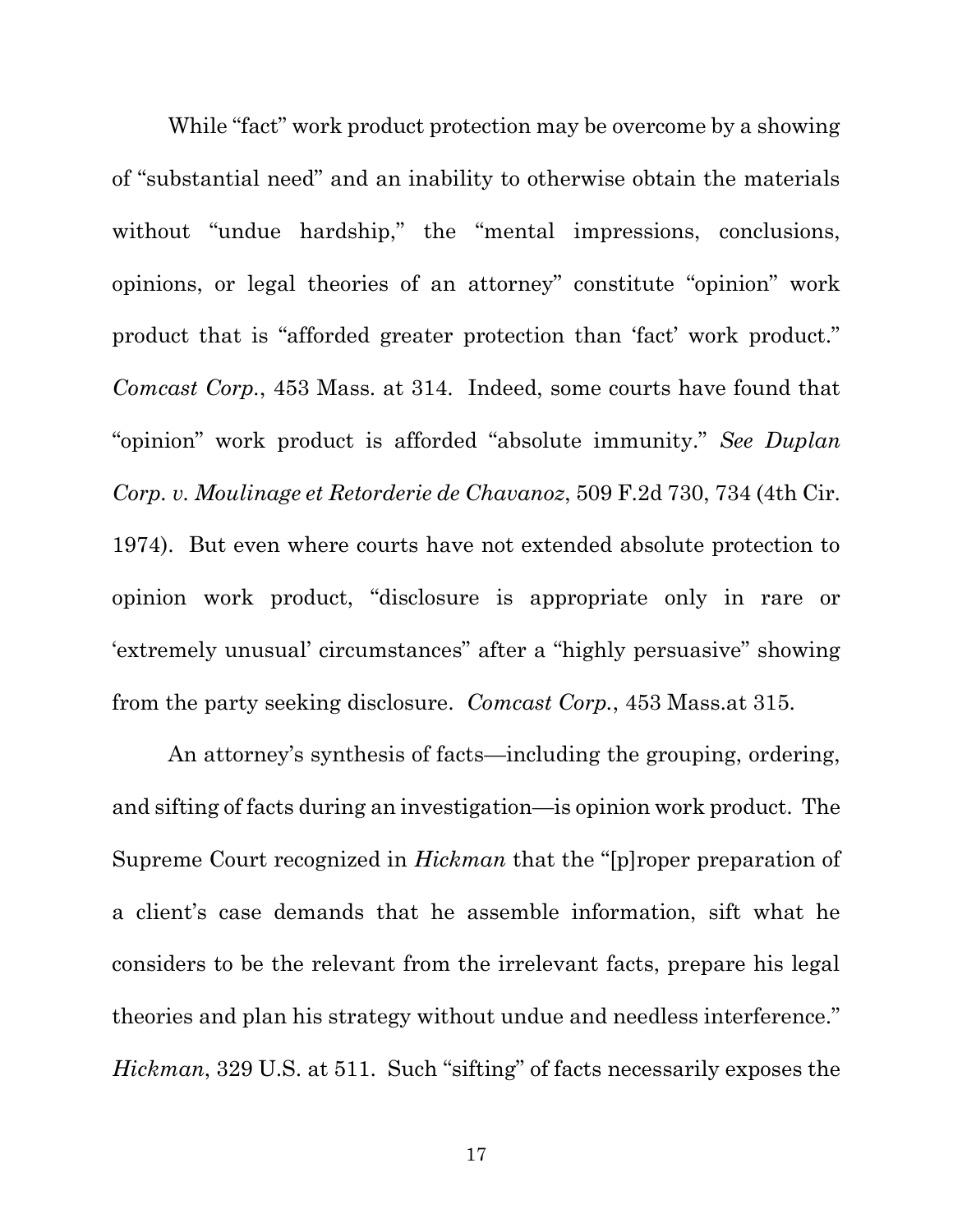<span id="page-17-1"></span><span id="page-17-0"></span>attorney's mental impressions, thoughts, and conclusions, and therefore constitutes "opinion" work product. *See In re Grand Jury Subpoenas Dated Mar. 19, 2002 & Aug. 2, 2002*, 318 F.3d 379, 385 (2d Cir. 2003) (holding that requests that seek discrete materials selected for review by an attorney constituted "impermissible intrusions into attorneys' thought processes"); *Sporck v. Peil*, 759 F.2d 312, 315 (3d Cir. 1985) (holding that an attorney's selection or grouping of documents "represents defense counsel's mental impressions and legal opinions"). As a result, an attorney's sorting of facts during an investigation cannot be disclosed unless the party seeking disclosure makes a "highly persuasive" showing, if at all. Such a showing was not made here, and the Superior Court was wrong to allow the Attorney General to obtain Facebook's attorney work product upon a lesser showing.

### B. The attorney-client privilege protects the investigation materials from disclosure.

It has long been settled that confidential communications between an attorney and client during the course of an internal investigation are covered by the attorney-client privilege. "A construction of the attorneyclient privilege that would leave internal investigations wide open to third-party invasion would effectively penalize an institution for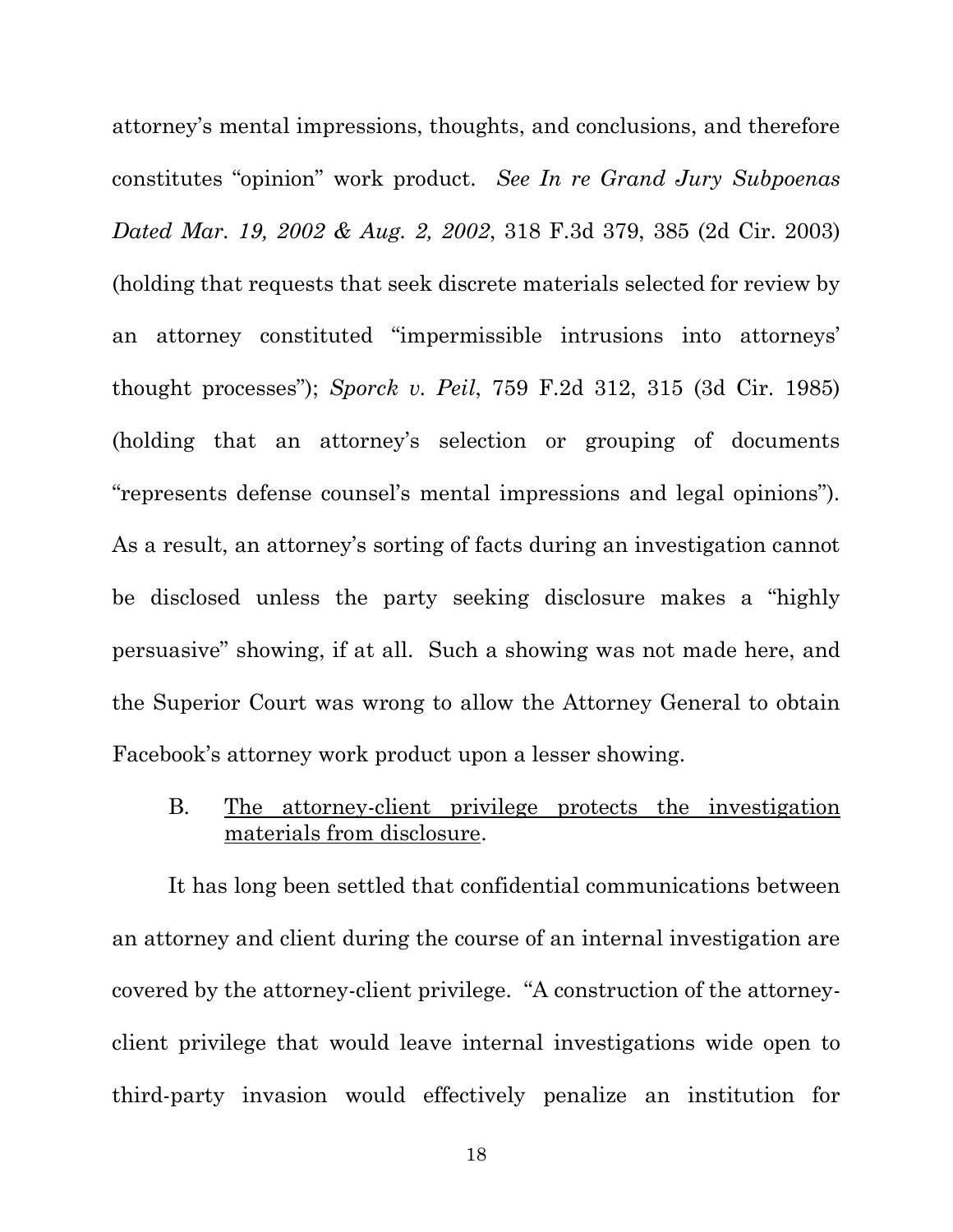attempting to conform its operations to legal requirements by seeking the advice of knowledgeable and informed counsel." *In re Grand Jury Investigation*, 437 Mass. 340, 351 (2002); *see also In re Kellogg Brown & Root, Inc.*, 756 F.3d 754, 756 (D.C. Cir. 2014) (Kavanaugh, J.) ("More than three decades ago, the Supreme Court held that the attorney-client privilege protects confidential employee communications made during a business's internal investigation led by company lawyers.").

Contrary to the reasoning of the Superior Court, that attorneyclient privilege is not forfeited merely by disclosing the existence of an internal investigation to the public. For instance, the First Circuit has held that "the extrajudicial disclosure of attorney-client communications, not thereafter used by the client to gain adversarial advantage in judicial proceedings, cannot work an implied waiver of all confidential communications on the same subject matter." *In re Keeper of Records (Grand Jury Subpoena Addressed to XYZ Corp.)*, 348 F.3d 16, 24 (1st Cir. 2003). A contrary rule, such as that adopted by the Superior Court imposing a broad waiver based on public statements outside of ongoing litigation—would create perverse incentives. *See id.* To be sure, parties often have compelling reasons to disclose the existence of an internal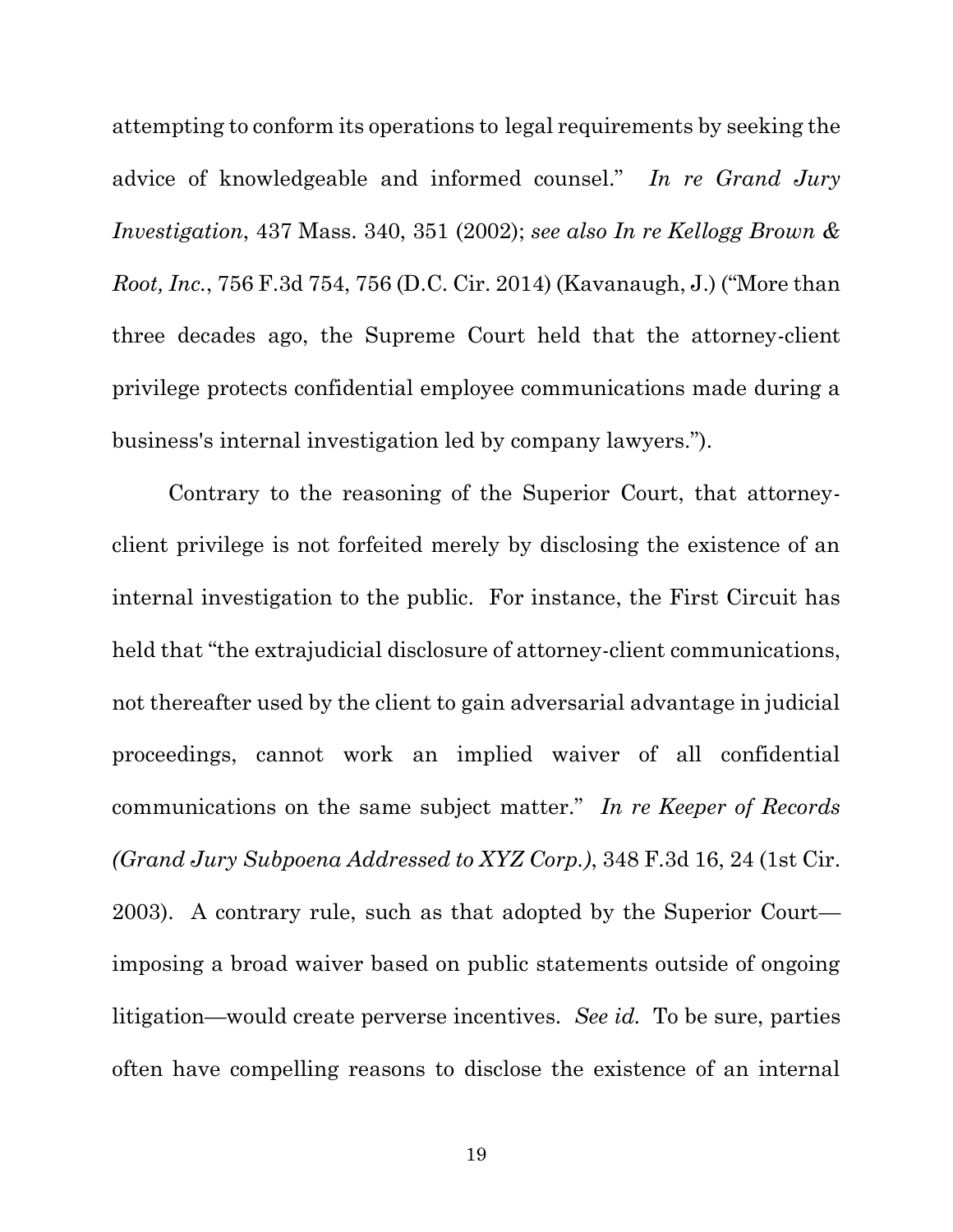investigation—particularly publicly traded companies, like Facebook, which are in many instances required by law to make such disclosures. To force such parties to thereby forfeit the attorney-client privilege they need to obtain informed legal advice would be unfair and unworkable.

Moreover, the sole case relied on by the Superior Court to find a waiver of the privilege is readily distinguishable. *See* Order at 17-18 (citing *In re Grand Jury Investigation*, 437 Mass. 340 (2002)). That case involved a private school's investigation into allegations of sexual abuse, and the school had a statutory obligation to immediately report all facts of abuse upon learning it. *See In re Grand Jury Investigation*, 437 Mass. 340, 353 (2002) ("Instead, from the inception of the internal investigation, and regardless of what was said by and to the school's attorney, the headmaster and his teachers knew, or should have known, that  $\S$  51A required them to report possible child abuse 'immediately' on learning of it."). As a result, the school *never* could have had an expectation of confidentiality in its investigation, and any attorney-client communications therefore could not meet the essential elements of the privilege. *See In re Grand Jury Investigation*, 437 Mass. 340, 352 (2002) ("A quintessential element of the attorney-client privilege—the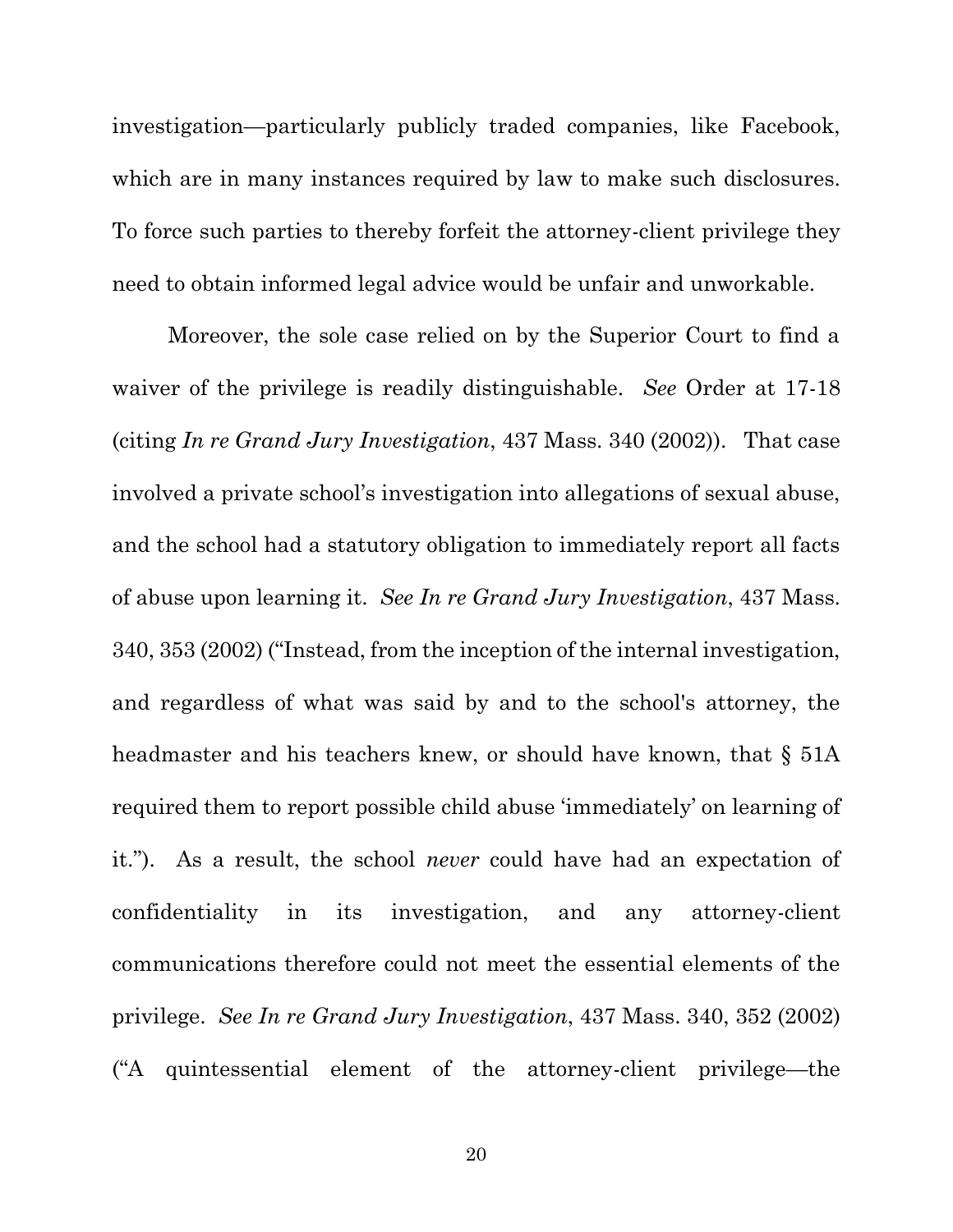expectation of confidentiality in the results of the investigation—is absent in this case.") By contrast, the company in this case had every expectation of confidentiality, which was not undone by simply telling the public that it had engaged counsel to conduct an investigation.

In short, the attorney client-privilege covering confidential communications between a lawyer and client during the course of an internal investigation simply cannot be waived by disclosing the existence of the investigation to shareholders, clients, or the public at large, and the Superior Court's conclusion to the contrary was grossly incorrect.

#### **CONCLUSION**

For the reasons stated, NACDL urges this Court to grant Facebook's application for direct appellate review.

Date: May 4, 2020 Respectfully submitted,

*/s/ Marissa Elkins* Marissa Elkins, Esq. (BBO #668840) Elkins, Auer, Rudof, & Schiff 31 Trumbull Rd., Suite B Northampton, MA 01060 (413) 341-2131 melkins@elkinslawllc.com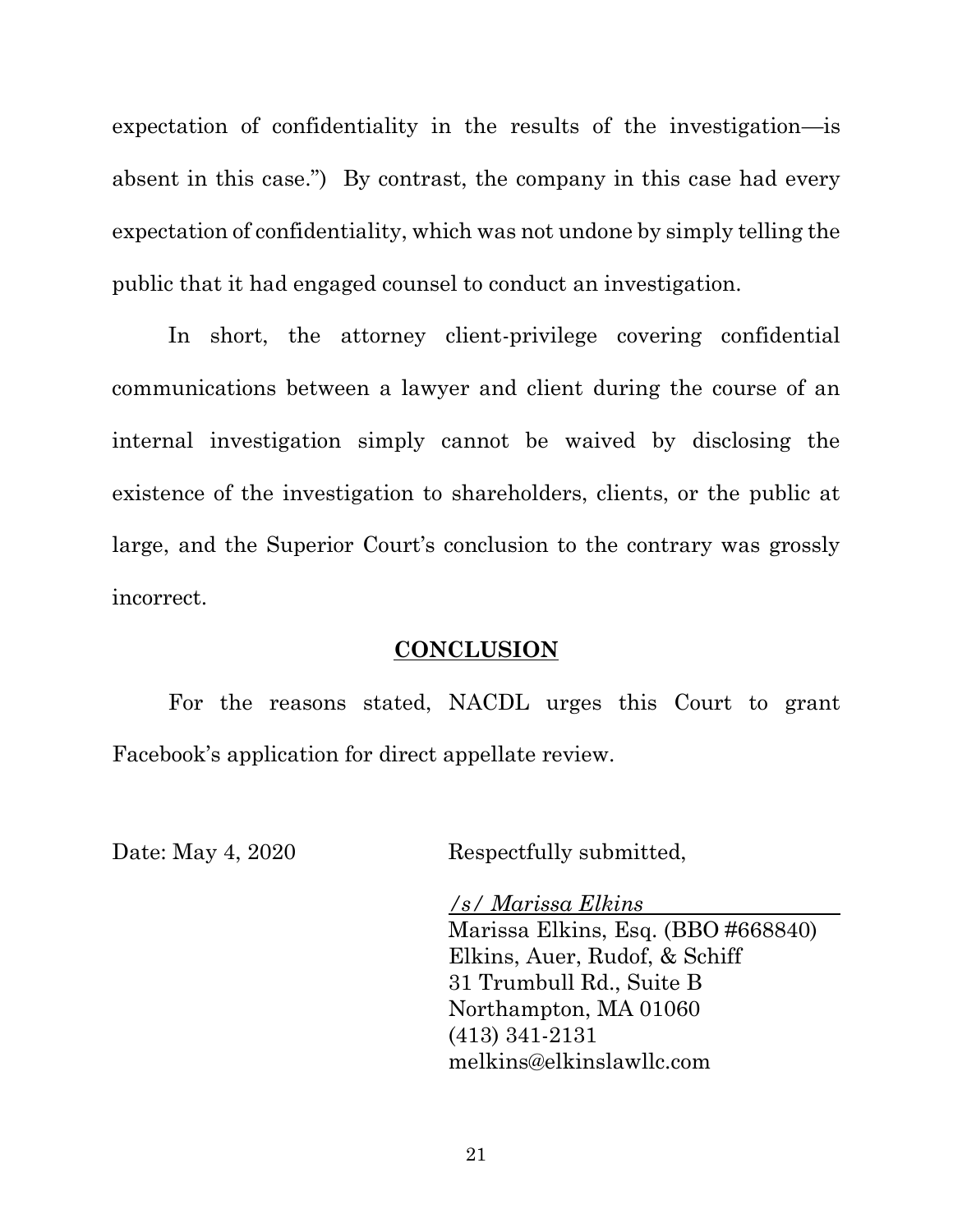David A. Vicinanzo, *pro hac vice*  forthcoming Mark Tyler Knights (BBO #670991) Hannah R. Bornstein (BB0 #670433) Charles Dell'Anno (BBO #691894) NIXON PEABODY LLP 53 State Street Boston, MA 02109 (617) 345-1000 dvicinanzo@nixonpeabody.com mknights@nixonpeabody.com hbornstein@nixonpeabody.com cdellanno@nixonpeabody.com

*Attorneys for the National Association of Criminal Defense Lawyers as amicus curiae*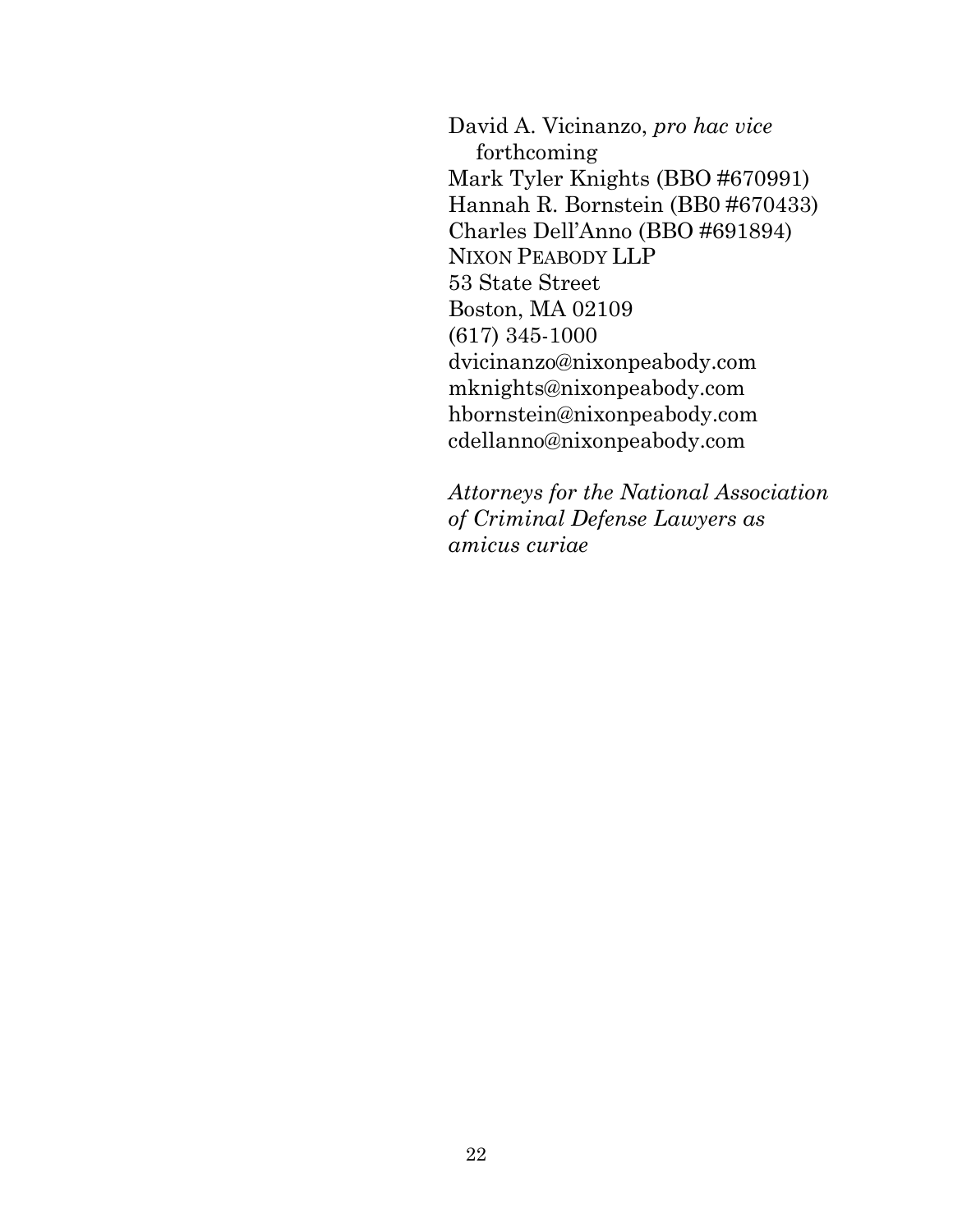### **CERTIFICATE OF COMPLIANCE**

Pursuant to Massachusetts Rule of Appellate Procedure 17(c)(9), the undersigned states that this brief complies with Rules 17 & 20. This brief contains 3,016 non-excluded words. This brief has been prepared using a proportionally spaced font, Century Schoolbook, in size 14 font, using Microsoft Word 2016.

May 4, 2020 */s/ Charles Dell'Anno* Charles Dell'Anno (BBO #691894) NIXON PEABODY LLP 53 State Street Boston, MA 02109 (617) 345-1000 cdellanno@nixonpeabody.com